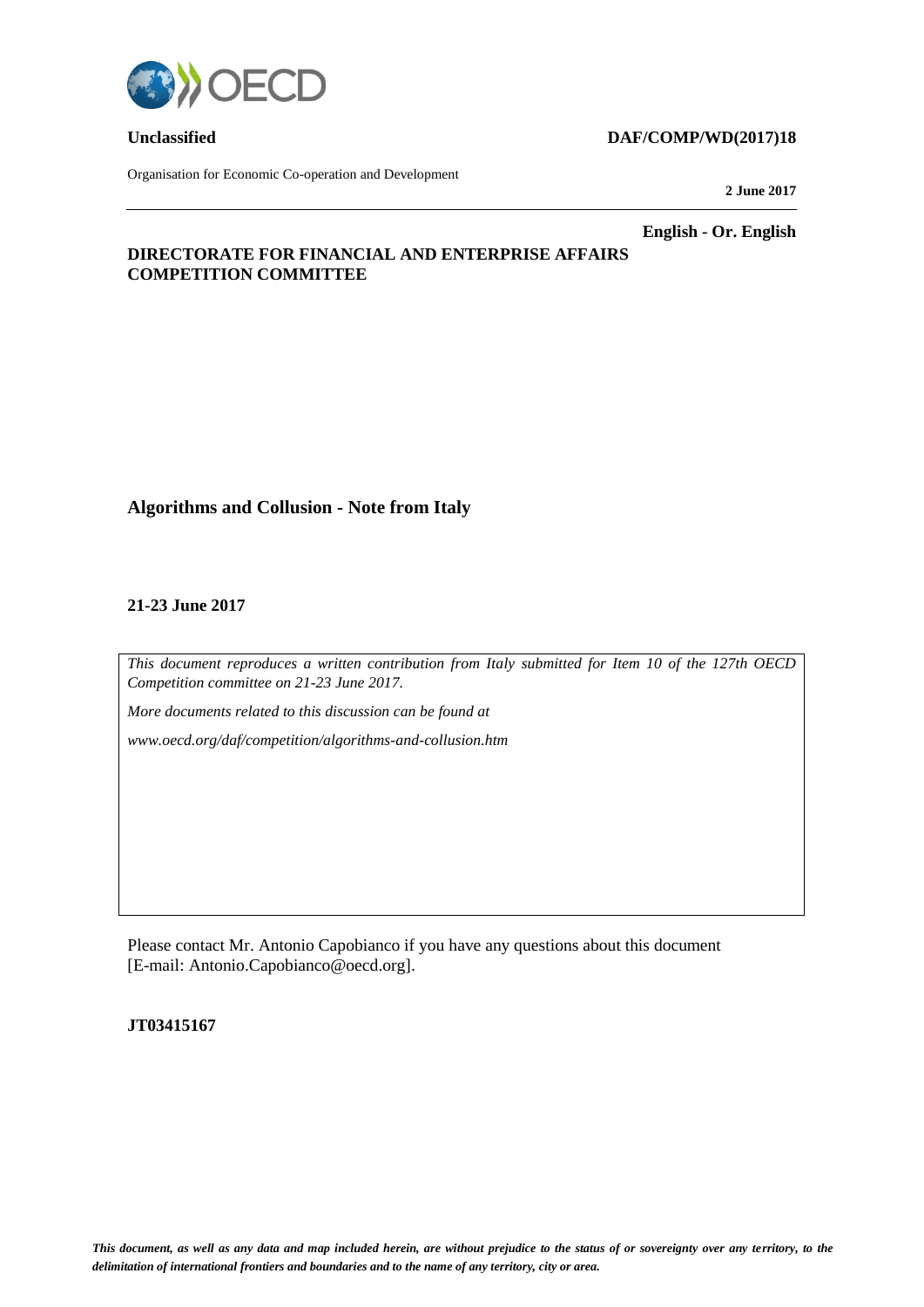## **1. Introduction**

1. The competitive landscape in the digital economy is increasingly changing due to the combination of big data with highly advanced IT tools such as pricing algorithms and machine learning, which enable to capture and process vast volumes of data in fast and efficient way and to create new goods and services. There is a growing number of firms using computer algorithms to improve their pricing models, customize services and predict market trends, which could generate efficiencies. However, the widespread usage of algorithms could also pose possible anti-competitive effects by making it easier for firms to achieve and sustain collusion.

2. The Italian Competition Authority (AGCM or Authority) welcomes the opportunity provided by the OECD Competition Committee to discuss algorithms and their implications for the antitrust policy against collusive behavior. This contribution provides an overview of the Authority's initial thoughts based on its very limited experience in this field and it outlines some of the challenges that the agency foresees, in light of the Italian legal framework and case law, as well as the characteristics of the Italian economy.

# **2. Algorithms and collusion**

3. As outlined in the OECD background paper, the use of pricing algorithms by professional sellers is becoming increasingly common, if not ubiquitous given that online markets and marketplaces are indeed characterized by a particularly high degree of transparency and provide companies with an unprecedented ability to gather and process large amounts of data for decision making.

4. On the demand side, comparison tools and electronic marketplaces allow consumers to quickly compare prices and other conditions of products or services across a large number of online sellers. This facilitates consumer choice and leads firms to compete more aggressively on prices<sup>1</sup>. These positive effects on competition depend on the extent to which consumers are provided with transparent and trustworthy information and might thus be undermined by unfair practices that can distort consumer choice. As an authority with dual competence both in competition and consumer protection, the AGCM is well placed to tackle such possible unfair practices and safeguard trust in reliable and independent online comparison tools<sup>2</sup>.

<sup>1</sup> As affirmed by the European Commission, comparison tools play an increasingly important role in EU consumers' decision-making: 74% of EU consumers have used a comparison tools and 40% have a good knowledge of comparison tools. See: European Commission, "Study on the coverage, functioning and consumer use of comparison tools and third-party verification schemes for such tool" (2016), p.17 available at http://ec.europa.eu/consumers/consumer evidence/market studies/docs/ at [http://ec.europa.eu/consumers/consumer\\_evidence/market\\_studies/docs/](http://ec.europa.eu/consumers/consumer_evidence/market_studies/docs/final_report_study_on_comparison_tools.pdf) [final\\_report\\_study\\_on\\_comparison\\_tools.pdf.](http://ec.europa.eu/consumers/consumer_evidence/market_studies/docs/final_report_study_on_comparison_tools.pdf)

 $2^2$  For example, in April 2015 the Authority closed with commitments an investigation concerning the potential infringement of the rules on unfair commercial practice by two companies ("Facile.it" and "6Sicuro") for online comparison activities related to consumers car insurance on their respective websites. One aspect of the investigation concerned the alleged lack of transparency of the comparison websites which may have created ambiguity with regards to both the outcome of the comparison and the possible commercial interest of the comparison website to orient consumers towards some specific products. A second aspect concerned the inclusion, in the results produced by the comparison website, of some accessory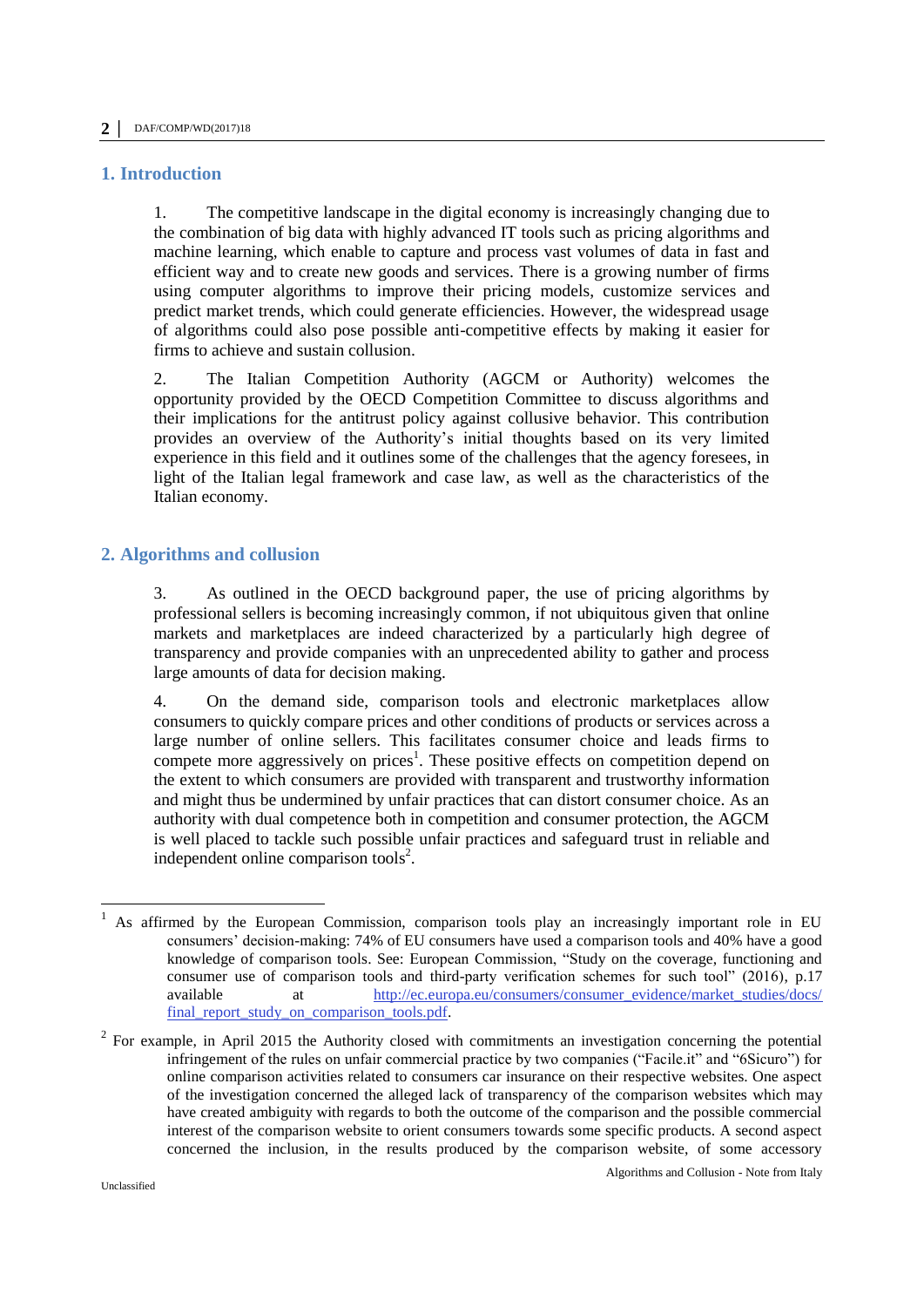5. On the supply side, rational companies would naturally exploit the same degree of price transparency to identify the best positioning of their offer in the market. Indeed, sellers can closely monitor – also through ad-hoc software that can be bought off the shelves – the evolution of prices of their competitors and easily define and implement dynamic pricing strategies. Indeed, pricing algorithms are increasingly used even by small professional online sellers, which try to gain visibility in marketplaces and to maximize profits through reactive dynamic pricing strategies, by using third-party software solutions. In fact, a number of specialized software developers offer solutions than allow even small companies to implement "strategic" dynamic pricing strategies, offering tools to "*auto-detect pricing wars*" as well as to "*help drive prices back up across all competition*" 3 .

6. At the same time, pricing algorithms might lead to increased individual-based price discrimination, insofar as companies can collect and analyze a broad range of information that is revealing of individual online buyers' willingness to pay. It has been observed that this information can be used by companies to offer individualized prices.

7. While fostering increased competition, a high degree of price transparency and the extensive use of pricing algorithms in online marketplaces may also raise competition concerns. Pricing algorithms may increase the ability and incentives of companies to reach, monitor and enforce both explicit and tacit collusion. The use of pricing algorithms might increase the likelihood that cheating on the collusive "agreement" will be detected as well as the speed of punishment. In fact, companies can monitor their rivals' prices and detect changes in real time. Also, (strategic) dynamic interaction occurs more quickly than in traditional markets, thereby easing companies' ability to implement harsh punishment strategies, making punishment stronger, swifter and more certain.

8. In addition, it was observed above that pricing algorithms might also be used by small sellers that operate in online marketplaces: collusive conducts that were typically confined to oligopolistic and highly concentrated markets may therefore arise also in markets which do not have structural features that facilitate collusion. This is particularly relevant in Italy, where many market are fragmented on the supply side.

9. Another challenge posed by the widespread use of algorithms for strategic price decisions concerns the interplay between the algorithms used by the online sellers and the algorithms adopted by the online platforms in which these sellers operate. Sellers' pricing strategies may be affected by the algorithms used by online platforms and marketplaces that determine sellers' visibility. In fact, either directly or indirectly, online platforms define the "rules of the game", thereby affecting firms' incentives to adopt certain pricing strategies rather than others. Any attempt to an intra-platform collusion may fail in presence of fierce inter-platform online competition: therefore, it will be important to understand the impact of pricing algorithms considering both intra-platform and interplatform online competition<sup>4</sup>.

Algorithms and Collusion - Note from Italy

-

parameters which were not requested by consumers, making comparison between different products less transparent.

 $3$  These are some of the advertising claims used by companies selling this type of software.

<sup>4</sup> An even more complex situation arises when the platform is vertically integrated and operates also as a seller competing vis-à-vis other platform users: in this scenario, the interplay between the platform's and sellers' algorithms might be particularly sensitive. It is not clear yet if this phenomenon is common or not, and/or if there are spillover effects on offline competition.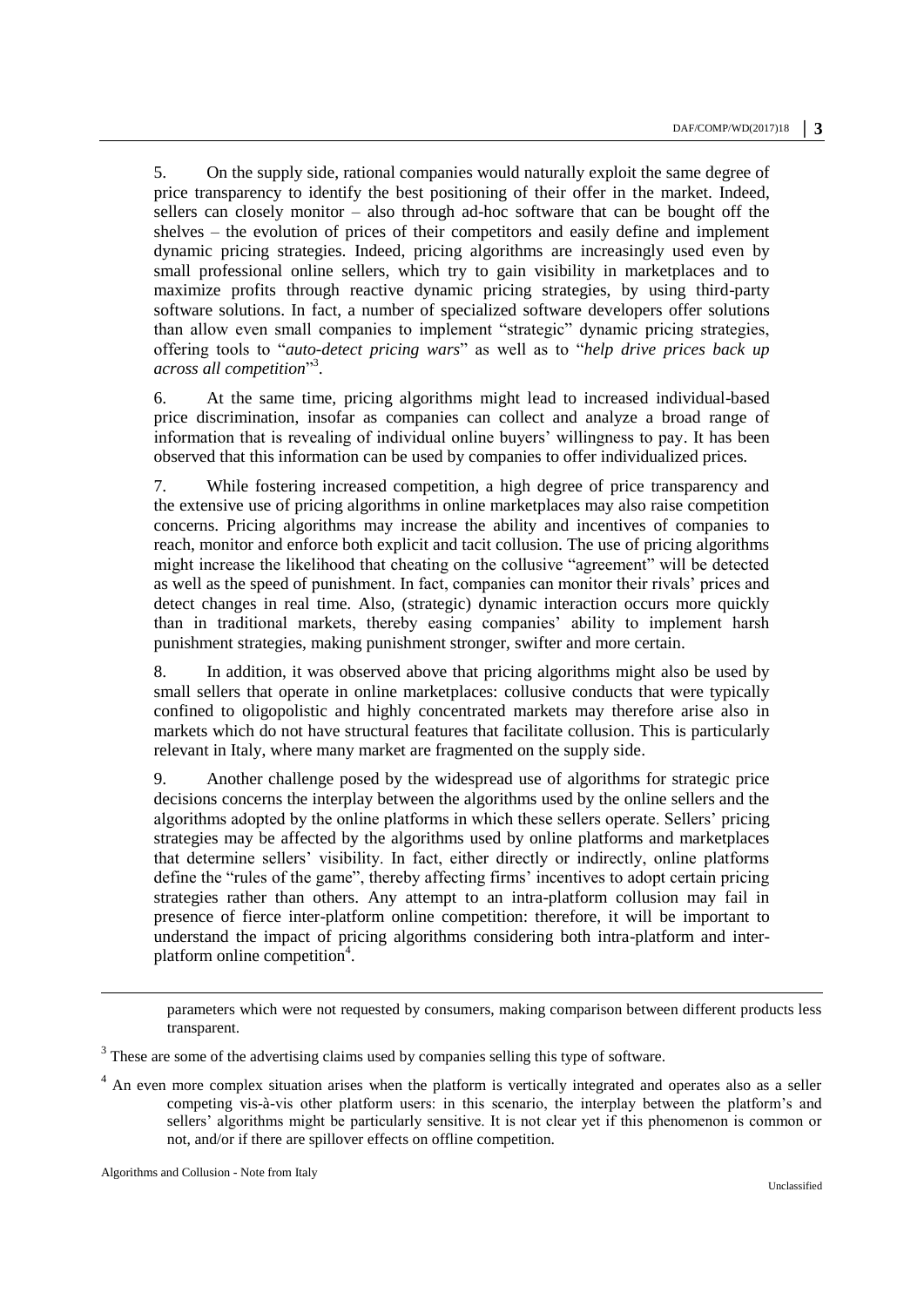## **2.1. Algorithm and explicit collusion**

10. The impact that online pricing algorithms might have as a tool to sustain cartels – by increasing transparency and thus the ability to police the agreement – does not appear to raise entirely new issues for the Authority, but extends the potential breadth of such issues. Indeed, the current legal framework regarding cartels seems adequate to address the issues raised by algorithms, as they merely constitute a more sophisticated tool to implement the infringement, on the one hand, and monitor deviation and retaliate, on the other.

11. For instance, algorithms may increase the effectiveness of explicit collusion, when companies use the same algorithm to define prices. This scenario is similar to the "traditional" situation in which companies rely on an "outsider" not only to define prices consistent with a collusive outcome but also to monitor and enforce the agreement. For instance, in 2015 the Authority sanctioned two regional cartels in the concrete sector, which was implemented by a consultancy company which, on behalf of the nine concrete producers, gathered relevant data and set prices in order to keep historical market shares<sup>5</sup>.

## **2.2. Algorithms and concerted practices**

12. Innovative questions, both in terms of policy and actual enforcement, might arise because of the impact that algorithms may have on coordinated conduct that falls short of explicit anti-competitive agreements, i.e., cartels. From a policy perspective, the question arises on whether or not the scope of antitrust law should be revised to take into consideration the blurring of the distinction between coordinated interaction (tacit collusion) and interdependent pricing. From an enforcement perspective, algorithms may play several roles in facilitating coordinated interaction, e.g., as a monitoring or signaling tool, thus limiting even more the need for (in)direct interaction between competitors. As a result, competition authority might experience increasing difficulties in qualifying the infringement, finding evidence and determining antitrust liability.

13. As summarized below, the AGCM practice and the Italian case law, consistently with the EU antitrust experience, have addressed several forms of coordination between competitors which fall short of a full-fledged agreement, through the legal concept of "concerted practice"<sup>6</sup>, which has been enriched over time to capture various cooperation scenarios.

14. Consistently with the European case law, the Italian Courts have indicated that a concerted practice "*falls short of a formal agreement but consists of some form of coordination between competitors which consciously replaces the risks of competition with cooperation*". The Italian Council of State observed that the absence of a written agreement is "*easily understandable, taking into account that undertakings that intend to engage in an anti-competitive conduct and are aware of its unlawful nature would try with all means to conceal it*". Therefore, "*any kind of contact, be it direct or indirect, between undertakings suitable to affect the behavior of competitors in the market is* 

<sup>&</sup>lt;sup>5</sup> Case N. I772 – Concrete Cartel in Friuli Venezia Giulia Region and I778 – Concrete Cartel in Veneto Region (both cases are still pending before the Courts)

<sup>6</sup> Article 2 of the Italian Competition Act 1990, just as Article 101 of the TFEU, prohibits "agreements" and "concerted practices" which have as their object or effect the prevention, restriction or distortion of competition, without providing definitions of "agreement" and "concerted practice".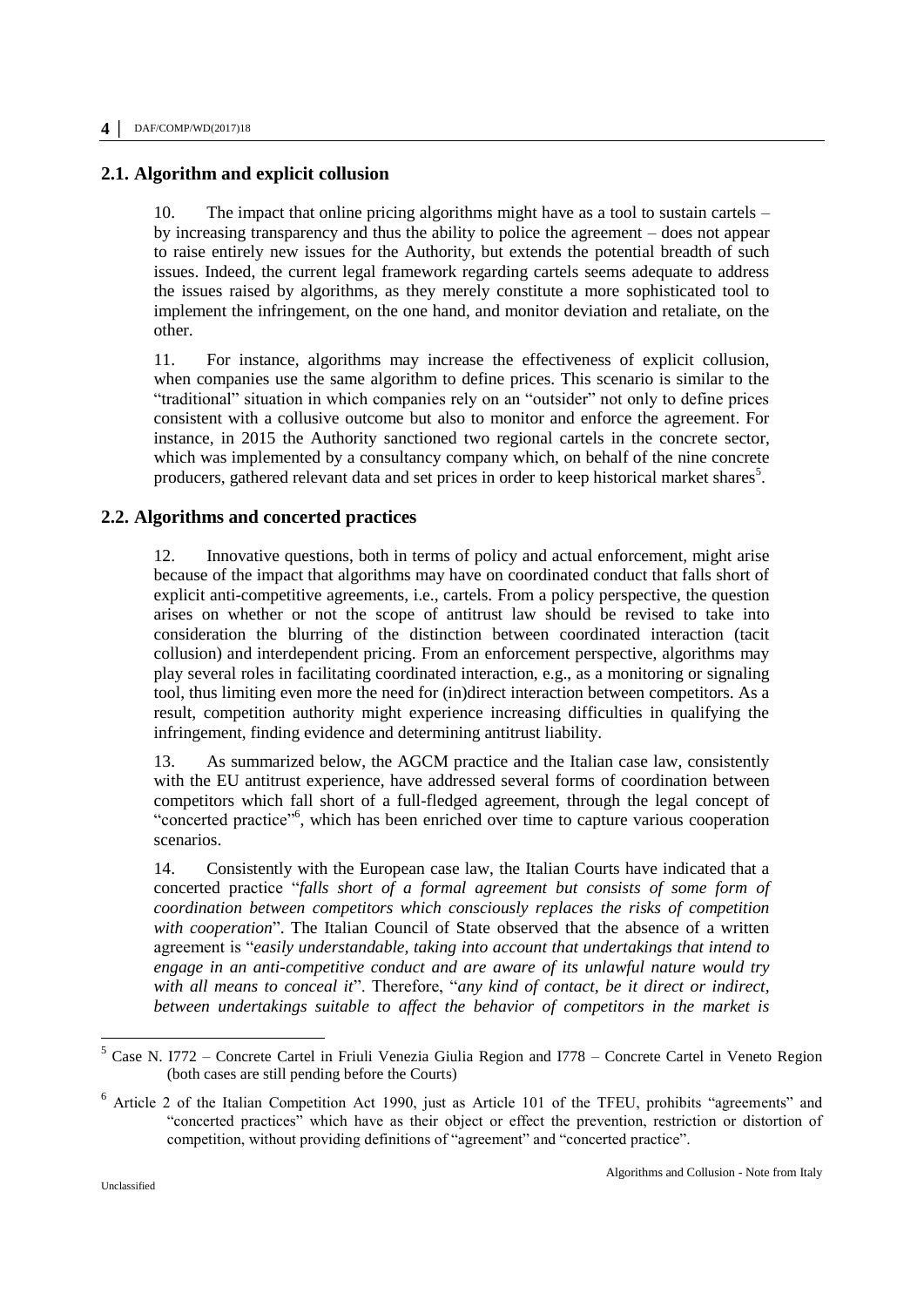relevant<sup>"7</sup>. In following judgments, the Italian Courts specified that what matters is the anti-competitive content, i.e., "*the capacity of a behaviour, irrespective of how it is carried out*", to replace competition with cooperation<sup>8</sup>. Against this background, it is not essential to distinguish between agreements and concerted practices: "*it is far more important to distinguish between forms of collusion that fall within antitrust prohibition and mere parallel behaviours*" 9 .

15. With regard to evidentiary standards in concerted practice cases, the Italian judges acknowledged that "in the field of forbidden agreements the acquisition of a 'smoking gun' is rare and an excessively rigorous standard of proof would risk to undermine the purpose of antitrust law [therefore] it may be considered sufficient (and necessary) the identification of indications of unlawful forms of collusion and coordination, provided such indications are serious, precise and consistent<sup>"10</sup>. Importantly, the Italian Council of State specified that "the fact that the evidence is indirect (or circumstantial) does not necessarily imply that it is less strong"<sup>11</sup>.

16. In relation to the general principles governing the burden of proof, consistently with the jurisprudence of the European Union, in case of circumstantial evidence it is for the Authority to demonstrate "the intrinsic oddity of the conduct or the absence of alternative explanations, so that, in a context of sound competition, the behavior of the undertakings would have surely or at least conceivably been different from the one observed". Conversely, evidence of contacts between the parties or information exchange, together with the parallel behavior observed on the market, shifts the burden of proof on the undertakings, which shall demonstrate that such parallel behavior does not stem from collusion  $^{12}$ .

17. For the Authority to substantiate a concerted practice on the basis of circumstantial evidence alone, the key factor appreciated by the Courts is the so-called "narrative consistency", meaning that the reconstruction proposed by the Authority, underpinned by several coherent clues, should be "the only one able to explain the facts or in any case clearly preferable to any alternative hypothesis"<sup>13</sup>.

18. In this context, a critical issue dealt by the agency practice and Italian case law is under what conditions information exchange between competitors can be viewed as a facilitating practice or an infringement itself. Some precedents described below may be helpful in exploring this issue in a situation involving algorithms: to investigate, for example, under what conditions the repeated exchange through algorithms of information

<sup>13</sup> Ex multis, Council of State, judgment no. 5274, 5275, 5276, 5277, 5278, 24 October 2014, *Vendita al dettaglio di prodotti cosmetici*.

Algorithms and Collusion - Note from Italy

<sup>7</sup> Ex multis, Council of State, judgment no. 1671, 20 March 2001, *Fornitura pezzi di ricambio caldaie a gas*.

<sup>8</sup> Council of State, judgment no. 4118, 27 July 2001, *Istituti Vigilanza Sardegna.*

<sup>9</sup> Council of State, judgment no.1305, 5 March 2002, *RAI-RTI.*

<sup>10</sup> Ex multis, Council of State, judgment no. 3032, 13 June 2014, *Gare assicurative ASL e aziende ospedaliere campane* and Council of State , judgment no. 2514, 18 May 2015, *Vendita al dettaglio di prodotti cosmetici*.

<sup>11</sup> Council of State, judgment no. 3047, 11 July 2016, *Gare gestioni fanghi in Lombardia e Piemonte*.

<sup>12</sup> Ex multis, Council of State, judgment no.4123, 4 September 2015, *Tariffe traghetti da/per la Sardegna* and Council of State, judgment no.2837, 3 June 2014, *Logistica Internazionale*.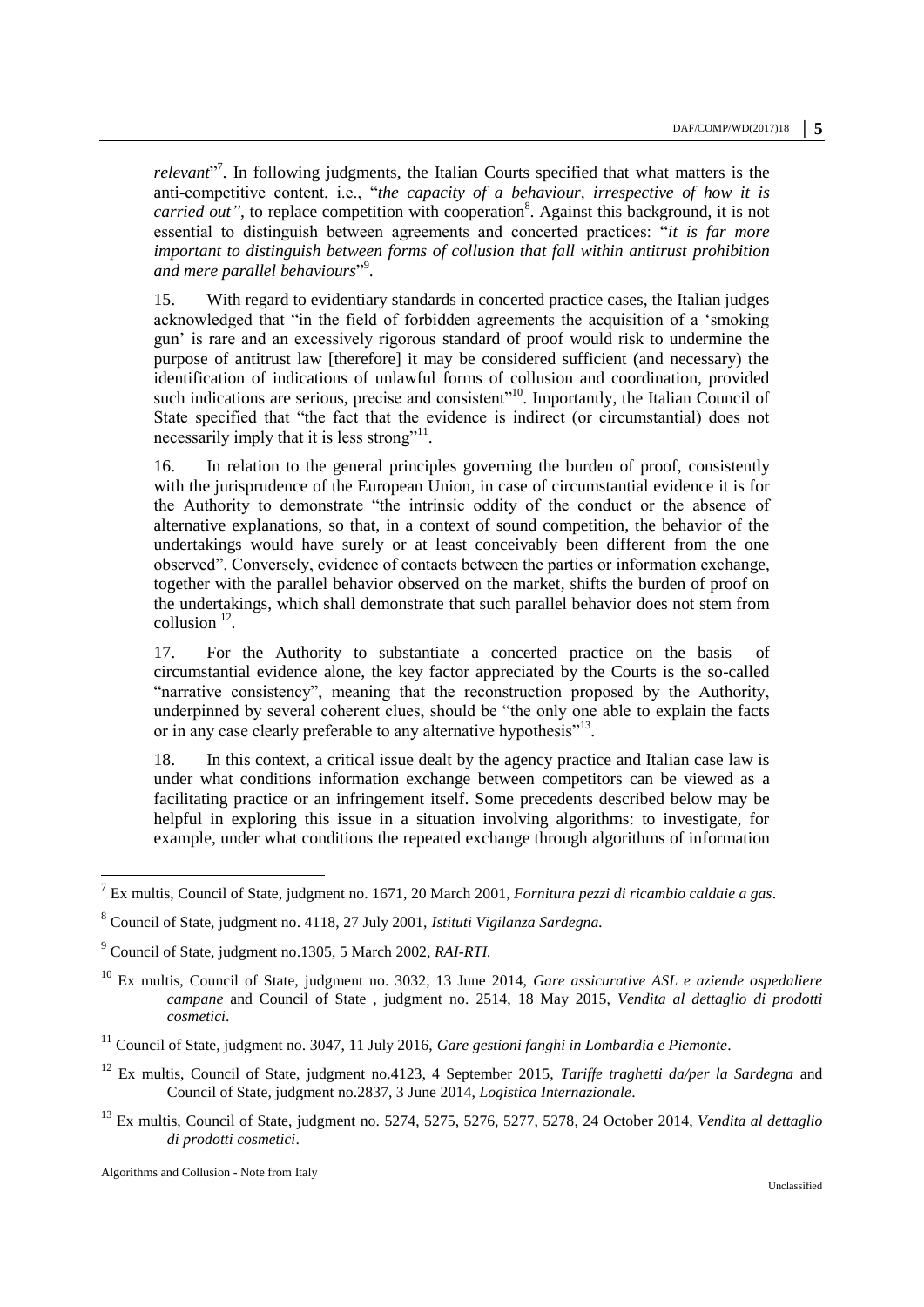on prices (or even of price intentions, in the hypothesis that price increases are "announced" at night-time, when purchases are sporadic) might amount to a breach of competition rules, absent evidence of direct contacts between competitors.

19. The Italian case law has clarified that the assessment of information exchange should be made case-by-case on the basis of the type of information exchanged and the potential effects on the relevant market. The Italian Courts underlined that, for an information exchange to be anti-competitive, it is not necessary that the market be oligopolistic and highly concentrated<sup>14</sup>, even though they recognized that information exchange may raise particularly serious concerns in oligopolistic markets<sup>15</sup>.

20. The Council of State has repeatedly highlighted the importance of price as the primary competition factor, concluding that "*any collusive conduct by which undertakings alter the mechanism of price formation and increase price above the level resulting from the matching between supply and demand*" should be considered unlawful<sup>16</sup>. With specific regard to price announcements, in its decision regarding the case *I446 - Compagnie Aeree-Fuel Charge* (see box), the Administrative Tribunal of Lazio specified that in general terms price announcements to consumers do not constitute *per se* a breach of competition rules. However, in case such announcements appear "*intended to allow competitors to mutually observe reactions and adapt themselves, while verifying each other's' acceptance by conclusive facts, they may be considered as*  evidence of collusion" <sup>17</sup>.

<sup>14</sup> Council of State, judgment no. 2199, 23 April 2002, *RC Auto.*

<sup>15</sup> Council of State, judgment no. 1397, 16 March 2006, *Test diagnostici per diabetici.*

<sup>16</sup> Council of State, judgment no. 102, 17 January 2008, *Prezzi del latte per l'infanzia* and judgment no. 3026, 23 May 2012, *Prezzo del GPL.*

<sup>17</sup> Administrative Tribunal of Lazio, judgment no. 8951, 14 September 2007, *Compagnie Aeree – Fuel Charge.*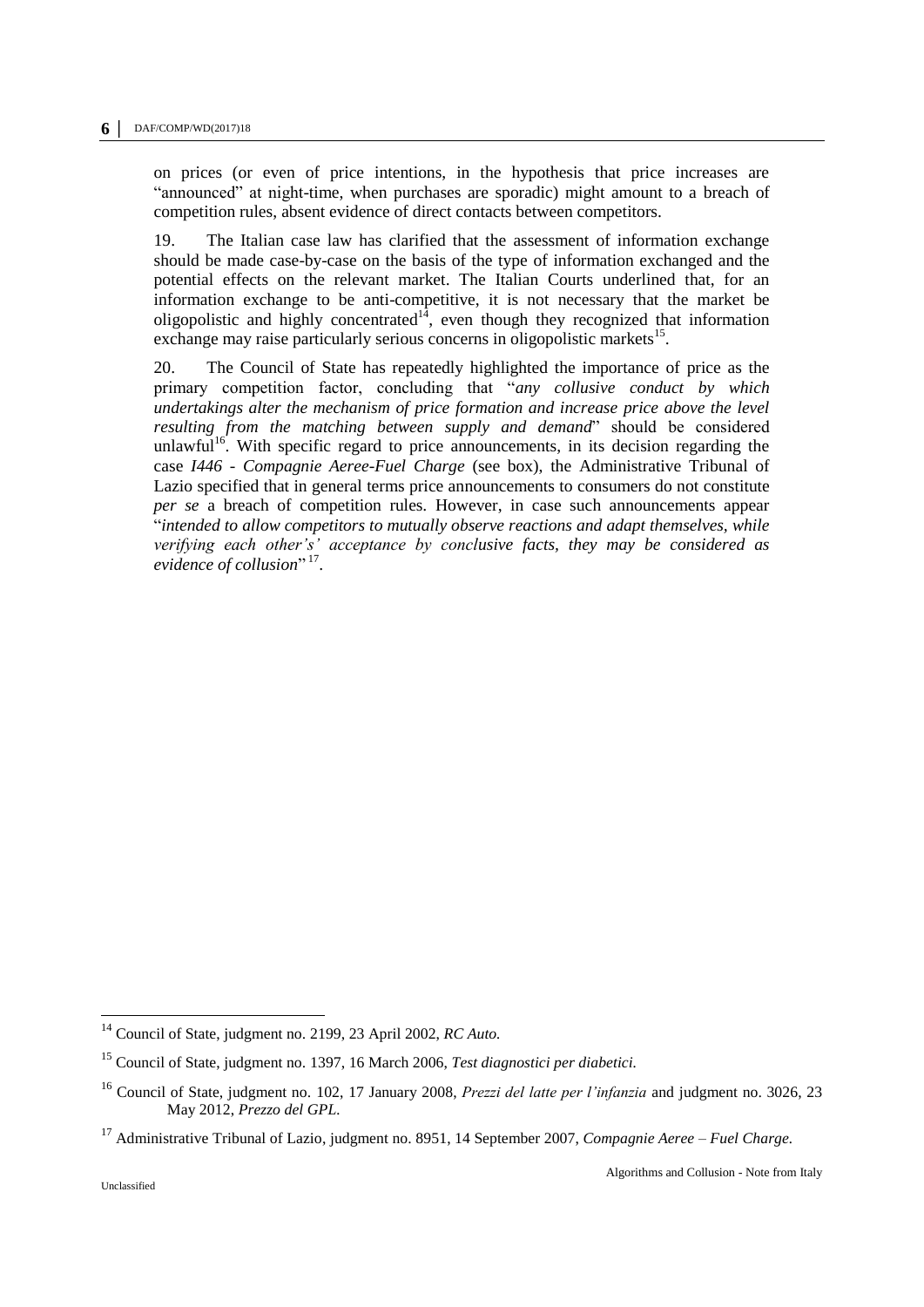### **Box 1. The case I446 - Compagnie Aeree-Fuel Charge**

In August 2002 the AGCM carried out an investigation, pursuant to Article 2 of Law no. 287/90, into Alitalia Linee Aeree Italiane Spa, Meridiana Spa, Alpi Eagles Spa, Air Europe Spa, Volare Airlines Spa and Air One Spa, concerning the simultaneous application by some airlines of the same additional charge (the so-called fuel surcharge) on all domestic routes.

In June 2000, Alitalia, followed by the other airlines, had introduced a surcharge of approximately  $\epsilon$ 5 on passenger flights on all domestic routes, which it had justified on the basis of the increase in the cost of aircraft fuel. Two months later, Alitalia had announced that the surcharge would be raised to approximately  $E12$  from 1 September 2000; an equal increase had also been introduced by the other airlines.

While the introduction of the fuel surcharge had been preceded by intense bilateral and multilateral contacts between the undertakings concerned, no evidence of such contacts were found as regards its increase.

However, regarding the competitors' policy of falling into line with the content of announcements made by the leader Alitalia, the Authority noted that the business practice of announcing price increases before they were actually applicable (i.e. before clients were actually able to buy air tickets at the new prices) was equivalent to engaging in an indirect exchange of information, since it allowed other companies to observe the reciprocal reactions on the various markets and to adapt accordingly. In the ICA's view, this practice was likely to reduce the firms' reciprocal uncertainty regarding future behavior and hence the risk normally inherent in any unilateral change of practice by market operators.

The Authority observed that the practice was designed to coordinate the respective price strategies of the carriers and constituted a serious form of competition restriction. The gravity of this anti-competitive practice also stemmed from the fact that the agreed application of the fuel surcharge by the parties had been followed by a corresponding increase in the price of air transport by other airlines. The rise in prices resulting from the agreement had thus become a focal point towards which other operators not participating in the agreement were induced to converge as a result of normal oligopolistic market dynamics.

The decision was upheld by the Administrative Tribunal of Lazio, which observed that in general terms price announcements to consumers do not constitute per se a breach of competition rules. However, in case such announcements appear "intended to allow competitors to mutually observe reactions and adapt themselves, while verifying each other's' acceptance by conclusive facts, they may be considered as evidence of collusion". In that case, Alitalia's announcement should "be assessed in light of the collusive context that already led to the introduction of the fuel surcharge two months earlier; through that tool, Alitalia informed competitors about its decision to change the amount of the surcharge  $[...]$  and expected the reaction of the other carriers" <sup>18</sup>.

The AGCM's decision was not further appealed before the Council of State.

<sup>18</sup> Administrative Tribunal of Lazio, judgment no. 8951, 14 September 2007, *Compagnie Aeree – Fuel Charge.*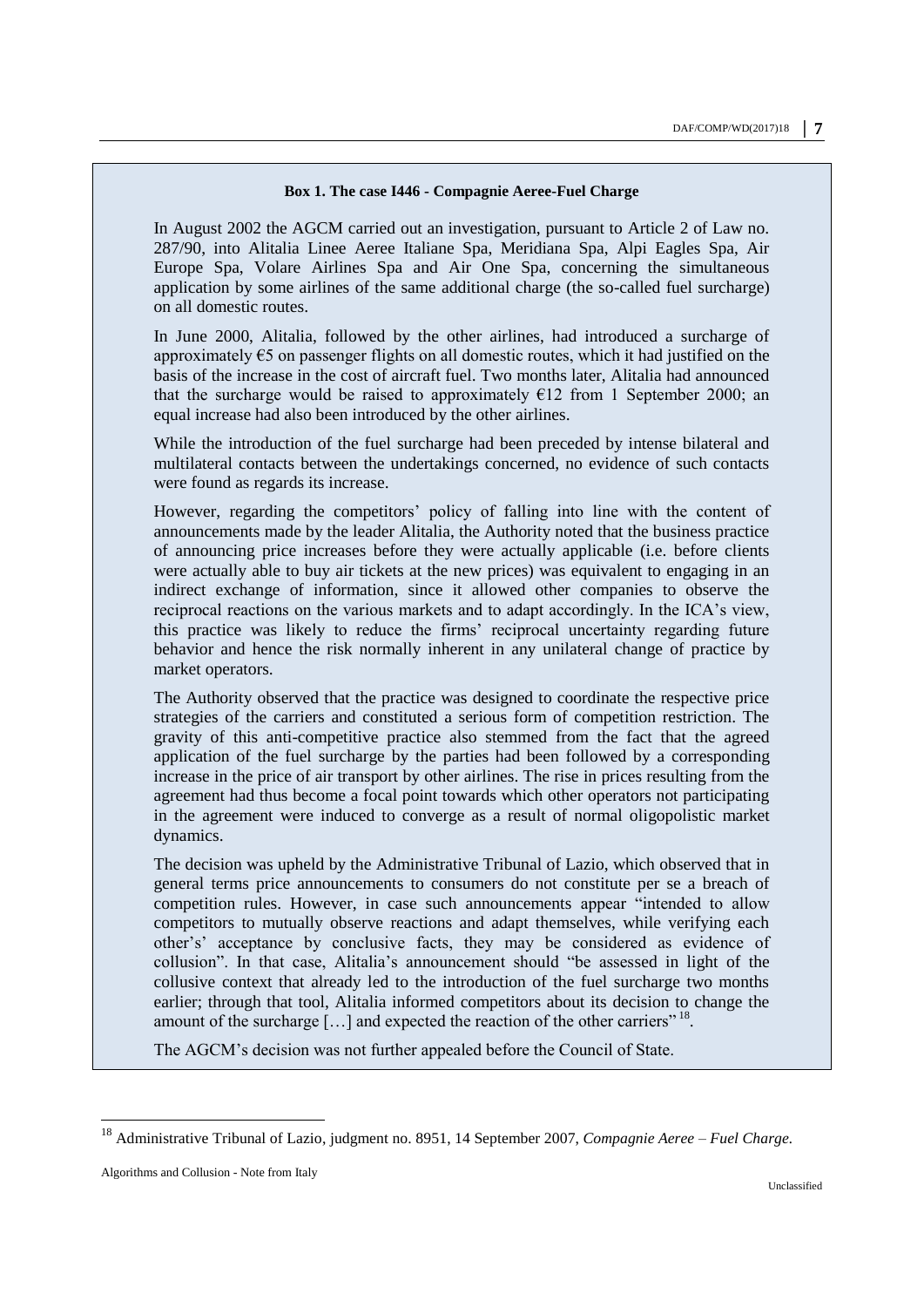21. When addressing the relevance of the content of the information exchanged, the Courts, with reference to the case *I575 - Ras-Generali/Iama Consulting* (see box below), clarified that *"the presumed public nature of the information exchanged […] cannot exclude the unlawfulness of a concerted agreement",* insofar as the data in question were not easily available on the market in the same form and modality: "*the key point is not the public or non-public nature of the data exchanged, but their potential and suitability to restrict competition*" <sup>19</sup>. This judgment might be particularly relevant in a scenario in which algorithms have the potential to enable competitors to "communicate" and systematically exchange non-confidential information on prices in real time, for example by using the software provided by the same developer or the software of the platform.

<sup>19</sup> Council of State, judgment no. 9565, 29 December 2010, *Ras-Generali/Iama Consulting*.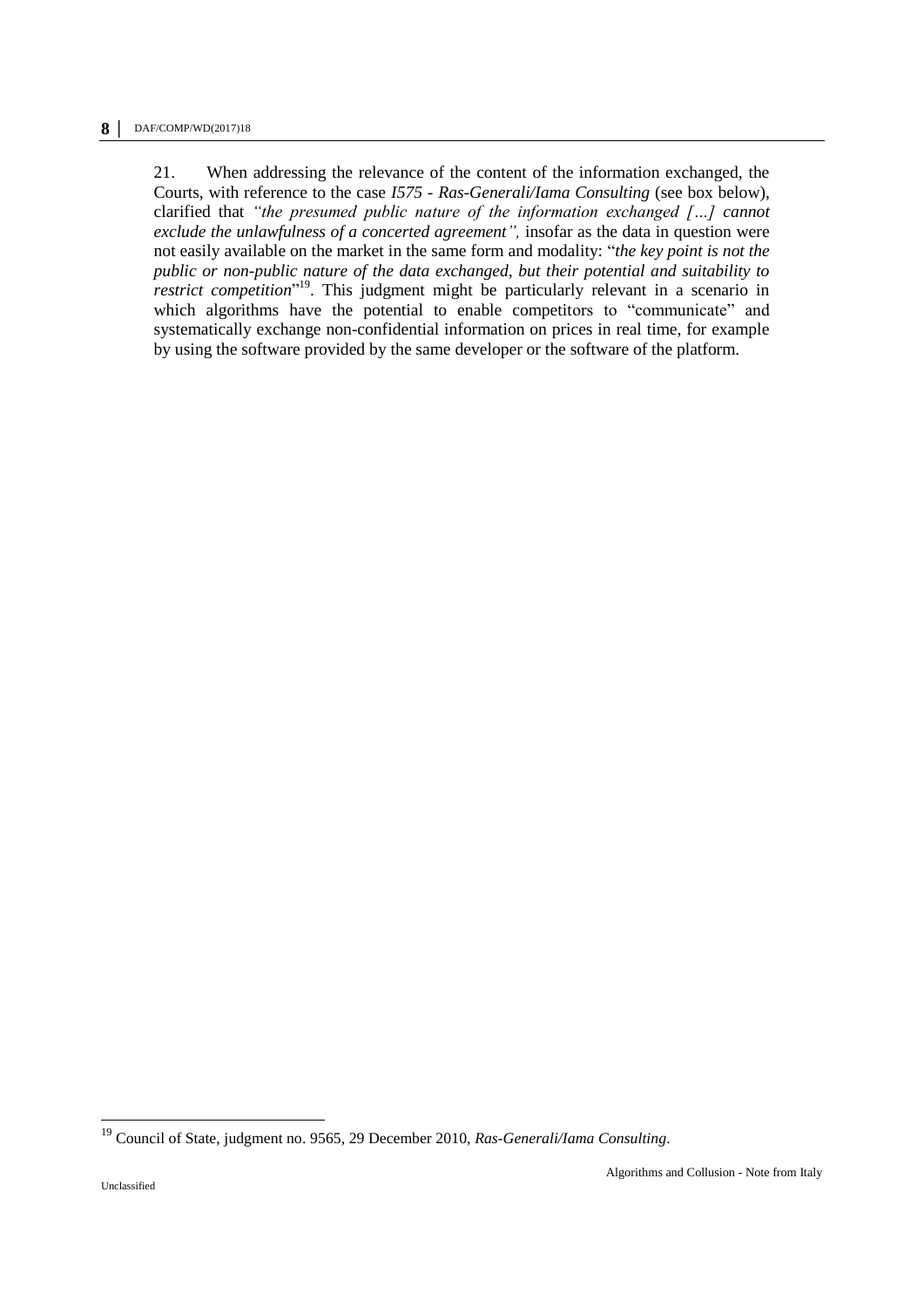#### **Box 2. Ras-Generali/Iama Consulting**

In 2004, the Italian Competition Authority carried out formal proceedings against nine insurance companies and the independent consultant Iama. Iama Consulting had set up a database by which collated and disseminated detailed information on life and pension insurance products on behalf of the insurance companies.

The information exchanged was public because the data had to be disclosed to customers pursuant to the Italian regulation and were often available on the insurance companies' websites. However, the information was supplied to Iama Consulting by the insurance companies, and not independently collected from the market by the consultant.

The AGCM held that the public nature of the information exchanged did not shield the conduct from competition challenge because the supply of information to Iama Consulting by the undertakings made the dataset more trustworthy than information collected on the web. The Authority concluded that the conduct amounted to a concerted practice aimed to the horizontal exchange of sensitive information between insurance companies.

The Administrative Tribunal of Lazio dismissed the Authority's decision, arguing that the information exchanged was public, even though not in the public domain, and therefore it could not be considered "sensitive", as long as there was no particular uncertainty, opacity or grey area which could encourage competition.

The Council of State, however, overruled the Administrative Tribunal of Lazio judgment. It argued that through the concerted practice the parties "had secured a flow of information regarding tariffs and general conditions of contracts, which do not appear reasonably irrelevant with a view to influencing the respective commercial strategies". In the view of the Council of State, the companies regularly and widely exchanged sensitive information (since it affected the commercial strategy of each company), which would be accessible on the market only with additional costs and with higher margins of uncertainty and in any case would not be available "in a complete, aggregate, periodic and comparative way".

The Court also specified that "the presumed public nature of the information exchanged [...] cannot exclude the unlawfulness of a concerted agreement", insofar as the data in question were not easily available on the market in the same form and modality: "the key point is not the public or non-public nature of the data exchanged, but their potential and suitability to restrict competition"<sup>20</sup>.

22. More recently, the Council of State specified that an information exchange amounts to a competition infringement insofar as it concerns sensitive information "*able to disclose, orient and reveal in advance market behaviours of competitors*", regardless of whether the data exchanged are easily available or not. In this respect, making reference to the Guidelines on the applicability of Article 101 TFEU to horizontal co-operation agreements (paragraph 62), the Italian judges outlined that a situation where only one undertaking discloses strategic information to its competitors, and they accept such information, can constitute a concerted practice. In fact, when a company receives

<sup>20</sup> Council of State, judgment no. 9565, 29 December 2010, *Ras-Generali/Iama Consulting*.

Algorithms and Collusion - Note from Italy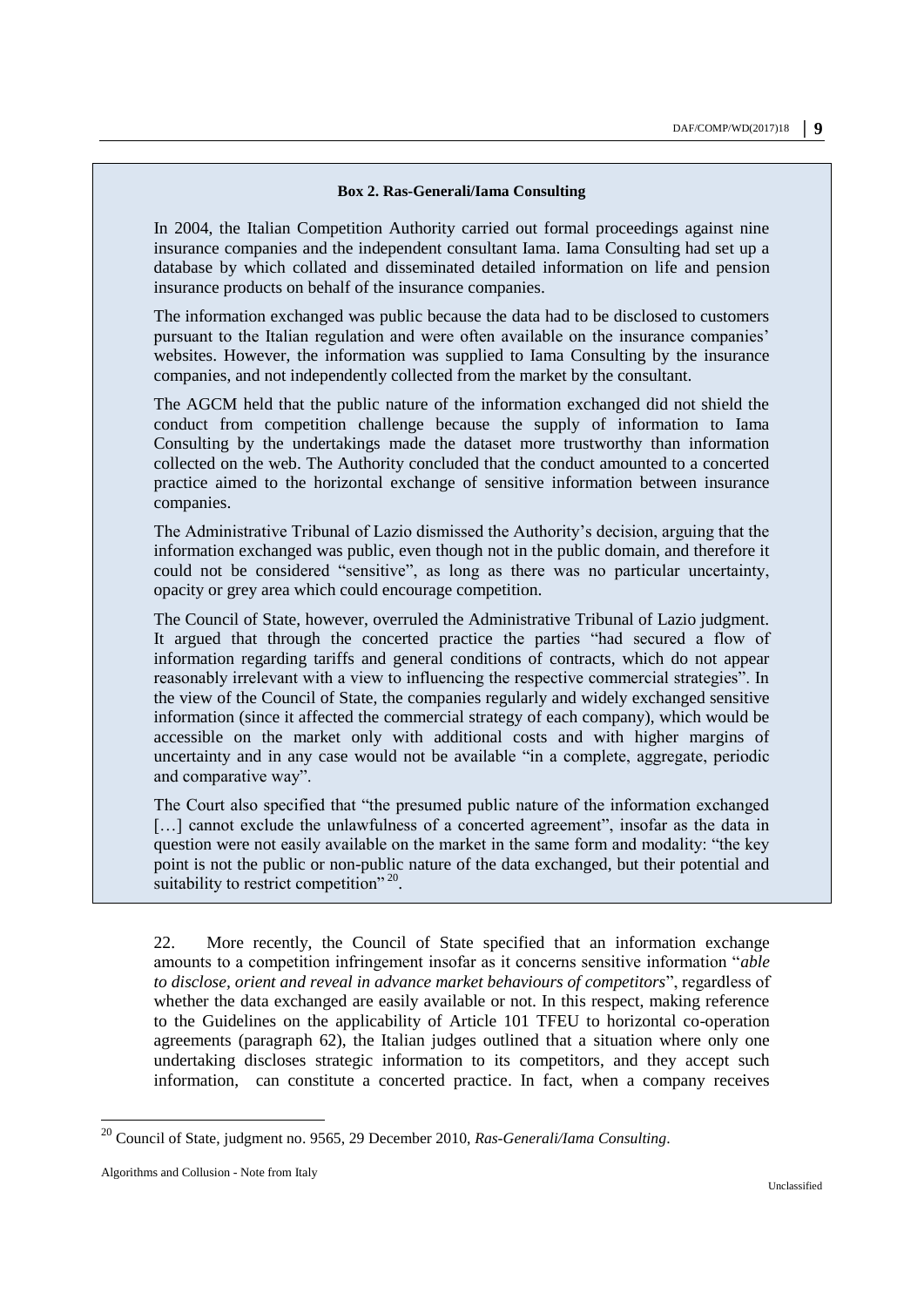strategic data from a competitor "*it will be presumed to have accepted the information and adapted its market conduct accordingly unless it responds with a clear statement that it does not wish to receive such data*" 21 .

# **3. Conclusions**

23. The AGCM acknowledges that algorithms will become increasingly widespread in business practices, bringing numerous benefits for both companies and consumers, helping them in making certain kinds of decisions in contexts of rapidly changing and complex markets. In some instances, pricing algorithms might pose challenges to competition policy as well as to other areas such as privacy and intellectual property  $rights<sup>22</sup>$ .

24. As illustrated in the previous section, the current legal framework regarding cartels and concerted practices appears to be adequate to address the issues raised by the use of pricing algorithms, as long as they serve as a more effective tool to implement the infringement or a practice facilitating it. The issue of liability, the notion of "concerted practice" and the associated evidentiary standards developed by the case law and practice over the years can be adapted to address this type of scenarios. In such cases, the assessment of the Authority can benefit from the above mentioned discussion around the conditions under which information exchange, signaling and conscious parallelism can be considered - in absence of direct contact between competitors - an infringement or a facilitating practice.

25. More complex challenges for the Authority and the Courts could arise in scenarios where algorithms are self-learning and therefore capable of recognizing mutual interdependency and readapting behaviour to the actions of other market players, without inputs from humans. In particular, the most difficult question is under which conditions antitrust liability can be established in situations where the links between the algorithms and the human beings become more blurred: in such cases determining the liability will depend mainly on the facts at hand.

26. The debate around algorithms and competition policy is still at an initial stage and the Authority considers it premature the question whether regulatory interventions are desirable without an in-depth understanding of this phenomenon: for instance, continuing research in the ability of algorithms to reduce barriers to coordinated interactions would be extremely valuable especially if competition authorities consider strengthen their tools for the coordinated effects analysis.

27. To this end, market studies may represent a flexible instrument to acquire knowledge and expertise on novel issues like algorithms: as such, the Authority – jointly with the Italian Data Protection Authority and the Italian Communications Authority – has recently launched a market study on big data, including the various possible competitive implications linked to the rise of algorithms. Still with a view to improving its understanding of this novel issue, the AGCM is currently expanding its skills and expertise also in the area of IT and artificial intelligence.

<sup>21</sup> Council of State, judgment no. 3252, 27 June 2014, *Logistica Industriale*.

 $22$  For instance, in the 2010 the Authority closed with commitments an abuse of dominant position investigation against Google (Case Number A420 - FIEG / Google), regarding the use of algorithms to collect, aggregate, display and share information goods protected by IP rights.